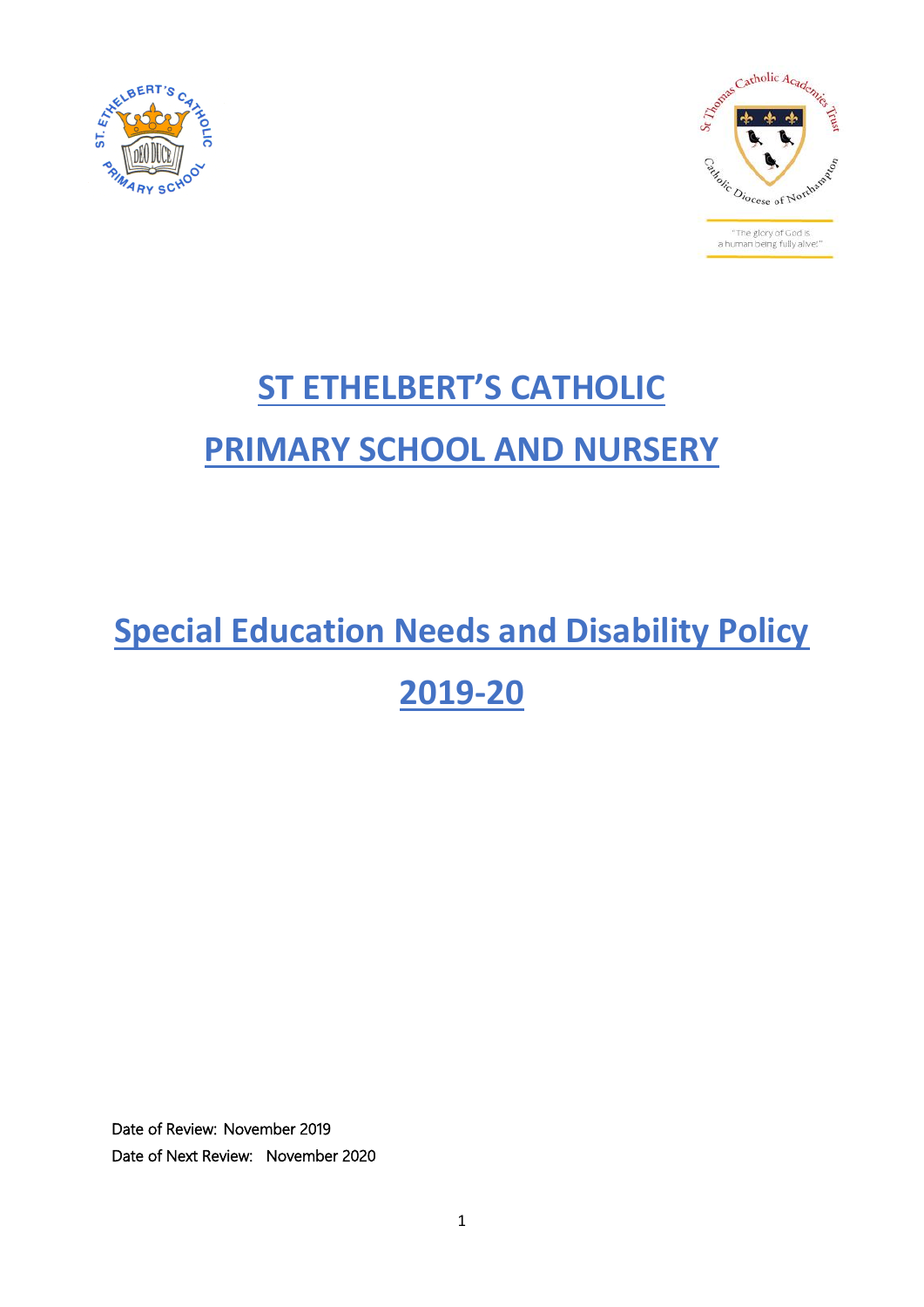## **Special Educational Needs and Disability Policy**

#### **1. Purpose and aims of the SEND Policy**

**At St Ethelbert's we are committed to offering an inclusive curriculum to ensure the best possible progress for each of our pupils whatever their needs and abilities**.

#### **The specific objectives of our SEND Policy are as follows:**

- *To identify pupils with special educational needs (SEN) and disabilities, assess these needs and ensure their needs are met.*
- *To ensure that pupils with special educational needs and disabilities join in with all the activities of the school.*
- *To ensure that quality teaching is provided and all members of staff are trained in delivering an appropriate curriculum to meet the needs of Special Educational Needs children.*
- *To ensure that all learners make the best possible progress.*
- *To ensure that parents are informed of their child's special needs and that there is effective communication between parents and school.*
- *To ensure that learners express their views and are fully involved in decisions which affect their education.*
- *To promote effective partnership and involve outside agencies when appropriate ensuring that all partners are aware of their responsibilities.*
- The success of this policy will be judged against the above objectives. The Local Academy Committee annual report will detail the successful implementation of the policy and effectiveness of the provisions made.
- The SEN Co-ordinator for the school is Jessica Page. The Local Academy Committee link representative for SEN is Audrey Carty
- This policy should be read in conjunction with the school's Mission Statement and all related polices.

#### **2. Definition of Special Educational Needs**

#### **The SEND Code of Practice (2014) states that:**

**A child or young person has SEN if they have a learning difficulty or disability which calls for special educational provision to be made for them. A child of compulsory school age or a young person has a learning difficulty or disability if they:**

- o **have a significantly greater difficulty in learning than the majority of others of the same age; or**
- o **have a disability which prevents or hinders them from making use of educational facilities of a kind generally provided for others of the same age in mainstream schools or mainstream post-16 institutions.**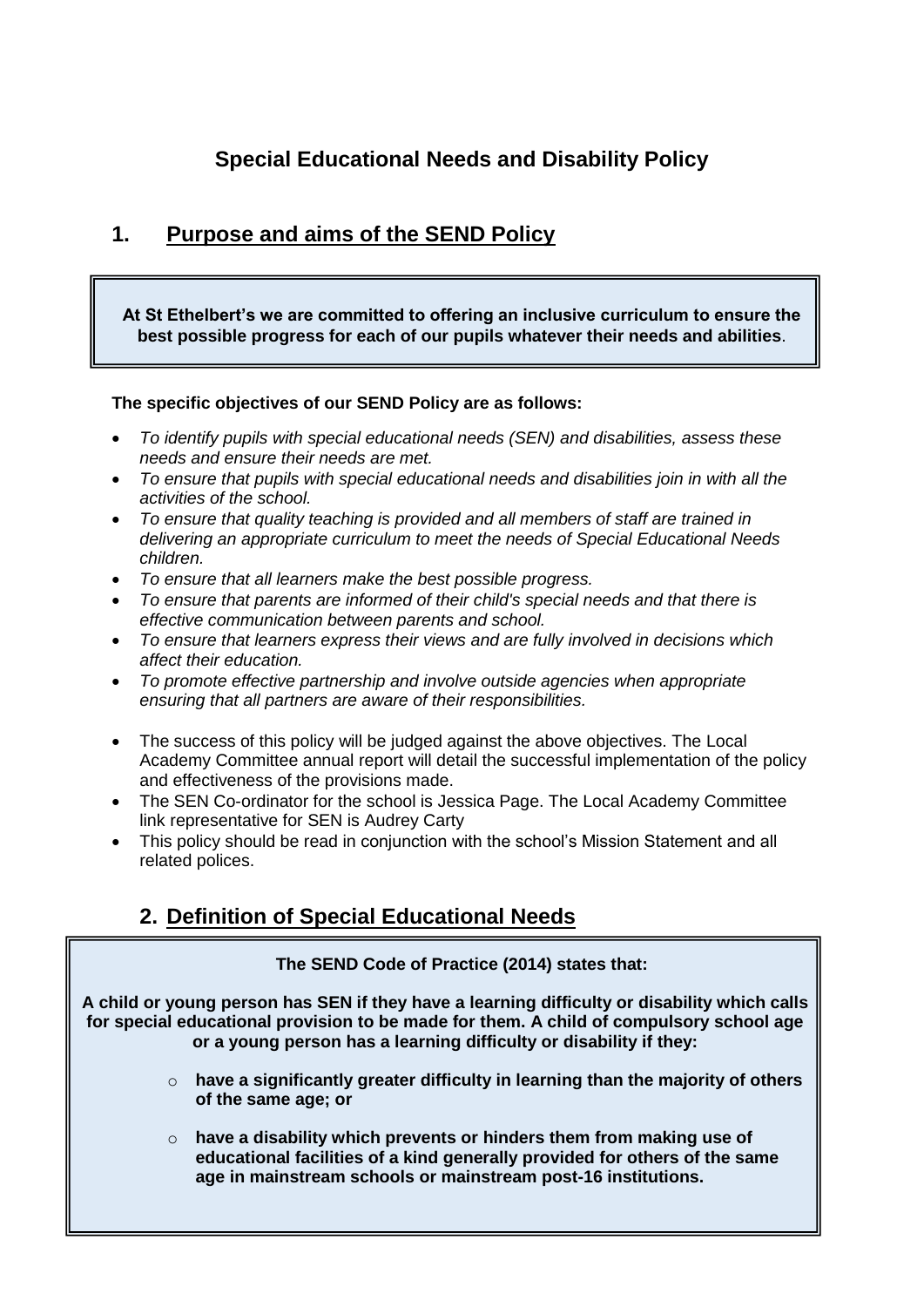## **3. Educational inclusion**

- Through appropriate curricular provision, we respect the fact that children:
	- o Have different educational and behavioural needs and aspirations;
		- o Require different strategies for learning;
		- o Acquire, assimilate and communicate information at different rates;
	- o Need a range of different teaching approaches and experiences.
- **We welcome children with special educational needs and / or disabilities** as part of our community and, from our early years setting onwards, we aim to ensure that all children have an equal opportunity to engage in the curriculum.
- Teachers respond to children's needs by:
	- o Providing support for children who need help with communication, language and literacy.
	- o Planning for children's full participation in learning, and in physical and practical activities.
	- o Supporting children to manage their behaviour and to take part in learning effectively and safely.
	- o Supporting children to manage their emotions, particularly trauma or stress, and to take part in learning.

## **4. Admissions Policy**

 St Ethelbert's Catholic School strives to be a fully inclusive one. Children who meet the admission criteria will be admitted to school provided the appropriate level of facilities are available to meet their individual needs. Parents or carers seeking the admission of a pupil with mobility difficulties are advised to approach the school well in advance so that consultations can take place.

## **5. Role of the SENCo (Special Needs Co-ordinator)**

- The SENCo is responsible for the co-ordination of SEN provision and works closely with the Head Teacher. S/he is responsible for liaising with parents and carers of children with Special Educational Needs
- The SENCo liaises with class teachers to ensure SEN children are able to achieve their full potential; works with outside agencies to ensure continuity of care and updates the SEN register on a regular basis to ensure correct funding is maintained for the school and children.

## **6. Role of the Class Teacher**

- The class teacher has a responsibility towards the children with Special Educational Needs in their class. The class teacher is responsible for:
	- $\circ$  Planning and delivering a differentiated curriculum and collecting and gathering information.
	- $\circ$  Writing support plans for pupils on Wave 2 or 3 support (see flow diagrams in appendix)
	- $\circ$  Liaising with parents and carers, Learning Support Assistants (LSA), other support staff and colleagues, where necessary.
	- $\circ$  Planning, monitoring and evaluating targets in SEN support plans, in consultation with parents/carers.
	- o Evaluating progress of Special Educational Needs pupils
	- $\circ$  LSA's who are directly involved with a child or group of children will liaise with the class teacher and SENCo in order to plan for, and meet the needs of that child.

## **7. Role of the Governing Body**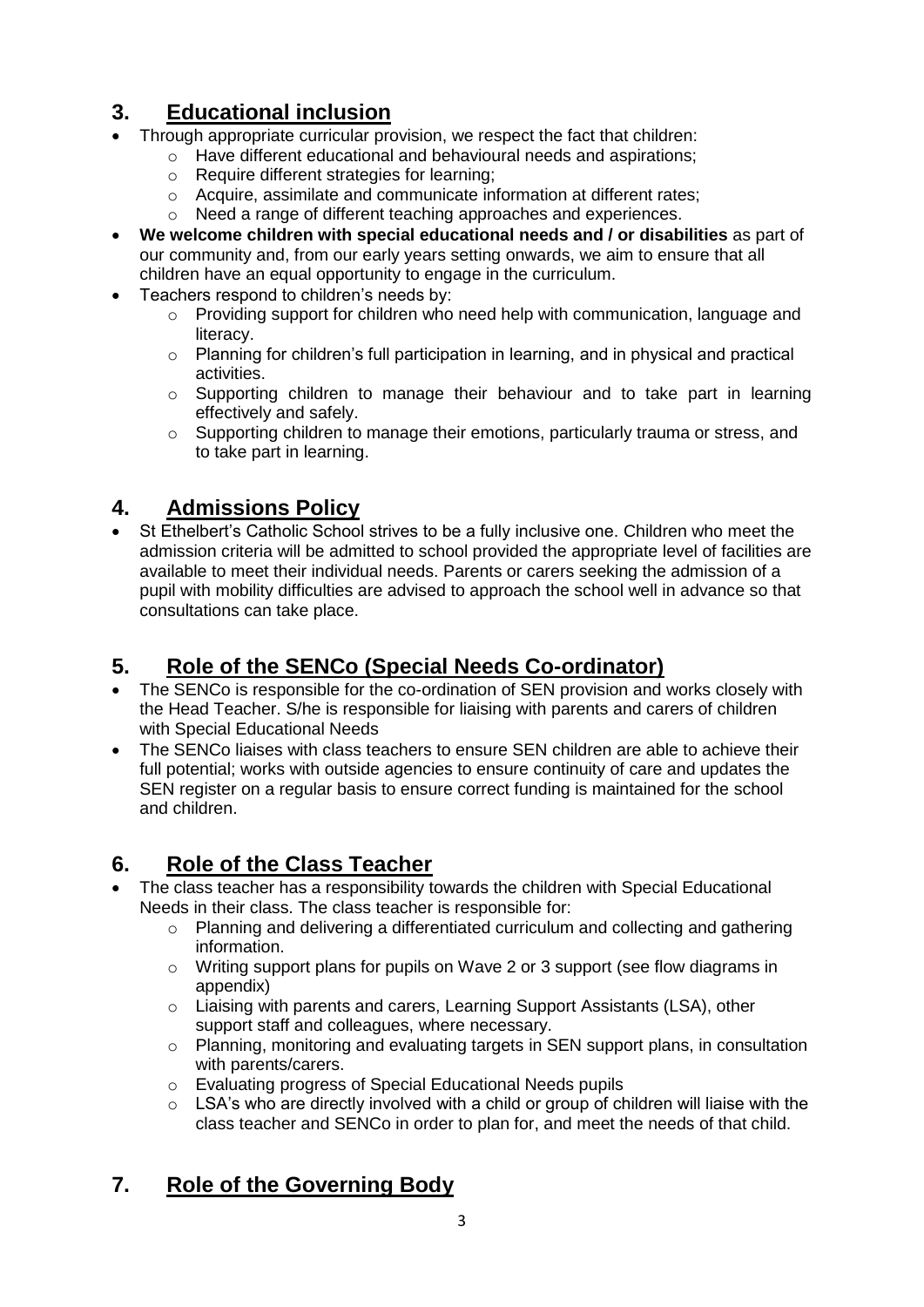- The designated Special Educational Needs Governing Body member maintains an overview of the Special Educational Needs provision in the school.
- The Governing Body, in conjunction with the Head Teacher, have responsibility for the school's general policy and approach to provision for Special Educational Needs children including the allocation of resources.

#### **8. Resource Base**

- The school hosts a Resource base for pupils with language and communication difficulties and/or ASD. The Resource Base is funded by the Local Authority as a provision for up to 10 pupils from Reception to Year 6.
- Speech and Language therapy is provided, as appropriate to the needs of each child. This may focus upon developing receptive and expressive language skills, vocabulary, attention, listening and speech.
- The Resource Base provides pupils with access to a full mainstream curriculum, with emphasis on language, by giving such assistance as is necessary to help them overcome any disadvantage arising from their speech and language difficulties.
- The Resource Base provides a full range of opportunities for learning through play and real experiences, supplemented by specific speech therapy appropriate to the needs of each child. Skills learned within the Resource Base on an individual or small-group basis are then exercised and developed in the mainstream classroom with the close cooperation of the class teacher, supported where necessary by Resource Base Staff.
- The Local Authority hold Termly Admissions panel meetings. The Admissions Panel will allocate a place to a child if there is a space within the Resource Base and the evidence provided from professionals indicates that the St Ethelbert's Resource Base is the most suitable provision to meet their needs.

## **9. Identification, Assessment and Provision**

- The Code of Practice (2014) recognises four broad categories of Special Educational Needs:
	- o Communication and interaction
	- o Cognition and learning
	- o Social, mental and emotional health
	- o Sensory and/or physical
- Early identification of SEN is vital. The class teacher informs the SENCo of any concerns at the earliest opportunity so that early intervention can be put in place as required.
- The class teacher and the SENCo assess and monitor the children's progress in line with existing school practices and with the addition of further assessment tools where needed.
- The SENCo works closely with parents and teachers to plan an appropriate programme of intervention and support.

#### **9.1. Cause for Concern**

- The class teacher/LSAs identifies areas of concern and consults with the SENCo, implements various strategies within the classroom that are appropriate and informs parents of action.
- If appropriate, an SEN support plan is written planned and implemented

#### **9.2. SEN support**

- **SEN Support Plans** are put in place for a child with SEN and/or disabilities, who have an identified barrier to their learning, impeding their progress.
- The plan sets out targets that are currently being worked on and what additional 'wave' provision is put in place for that child.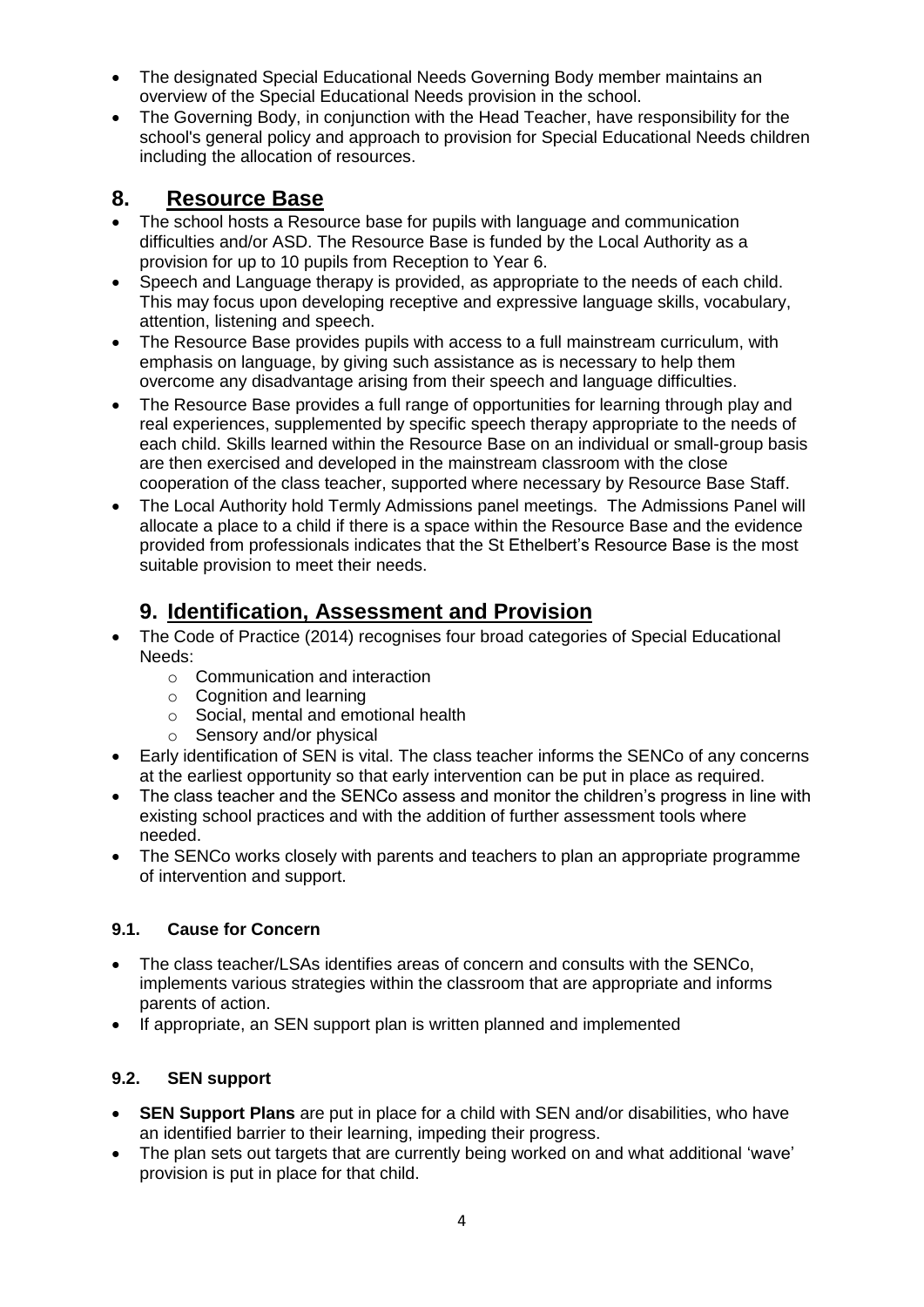- The pupil will require support that is additional to or different from the differentiated curriculum provided for all pupils. The support will be catered for within the resources of the mainstream school, enabling curriculum access and independent learning.
- The cycle of 'plan, assess, do, review' is followed for each plan and intervention

#### **9.3 Educational, Health and Care Plan:**

- If satisfactory progress is not being made at wave 2 or 3 intervention, then it may be necessary, in consultation with parents and any supporting agencies, to consider discussing statutory assessment with the Local Authority.
- If the Local Authority feel it necessary to carry out a Statutory Assessment of Special Educational Needs, this may result in a formal Educational, Health and Care Plan. The child would continue in mainstream education unless the statement specified otherwise.

#### **9.4 Referral for an Education, Health and Care Plan**

- If a child has a lifelong or significant complex difficulties, s/he may undergo a Statutory Assessment process which is usually requested by the school, but can requested by the family. These assessments take place where the complexity need or the lack of clarity around the needs of the child is such that a multi-agency approach is needed.
- Information from a variety of sources, including parents, teachers, the SENCO, social services and health care professionals is combined to form an Education, Health and Care Plan assessment. Once a plan is agreed it is reviewed annually.

#### **10. Access to the curriculum**

- All children have an entitlement to a broad and balanced curriculum, which is differentiated to enable children to:
	- o Understand the relevance and purpose of learning activities;
	- o Experience levels of understanding and rates of progress that bring feelings of success and achievement.
- SEN Support Plans, which employ a small-steps approach, feature significantly in the provision that we make in the school. By breaking down the existing levels of attainment into finely graded steps and targets, we ensure that children experience success.
- All children on the special needs register have an SEN Support Plan and will receive wave 2 or 3 support. Teaching staff ensure that any advice given by external agencies is incorporated into the child's SEN Support Plan.
- We support children in a manner that acknowledges their entitlement to share the same learning experiences that their peers enjoy. Wherever possible, we do not withdraw children from the classroom situation. There are times though when, to maximise learning, we ask the children to work in small groups, or in a one-to-one situation outside the classroom. In this situation the intervention could be led by class LSAs, SEN LSAs or teachers.

#### **11. Working in Partnership with Parents/Carers**

- At St Ethelbert's Catholic Primary School we believe that children achieve their full potential when staff and parents/carers work together.
- The targets on the SEN support plan are negotiated, as appropriate, with the child and the child's family during parent consultation meetings.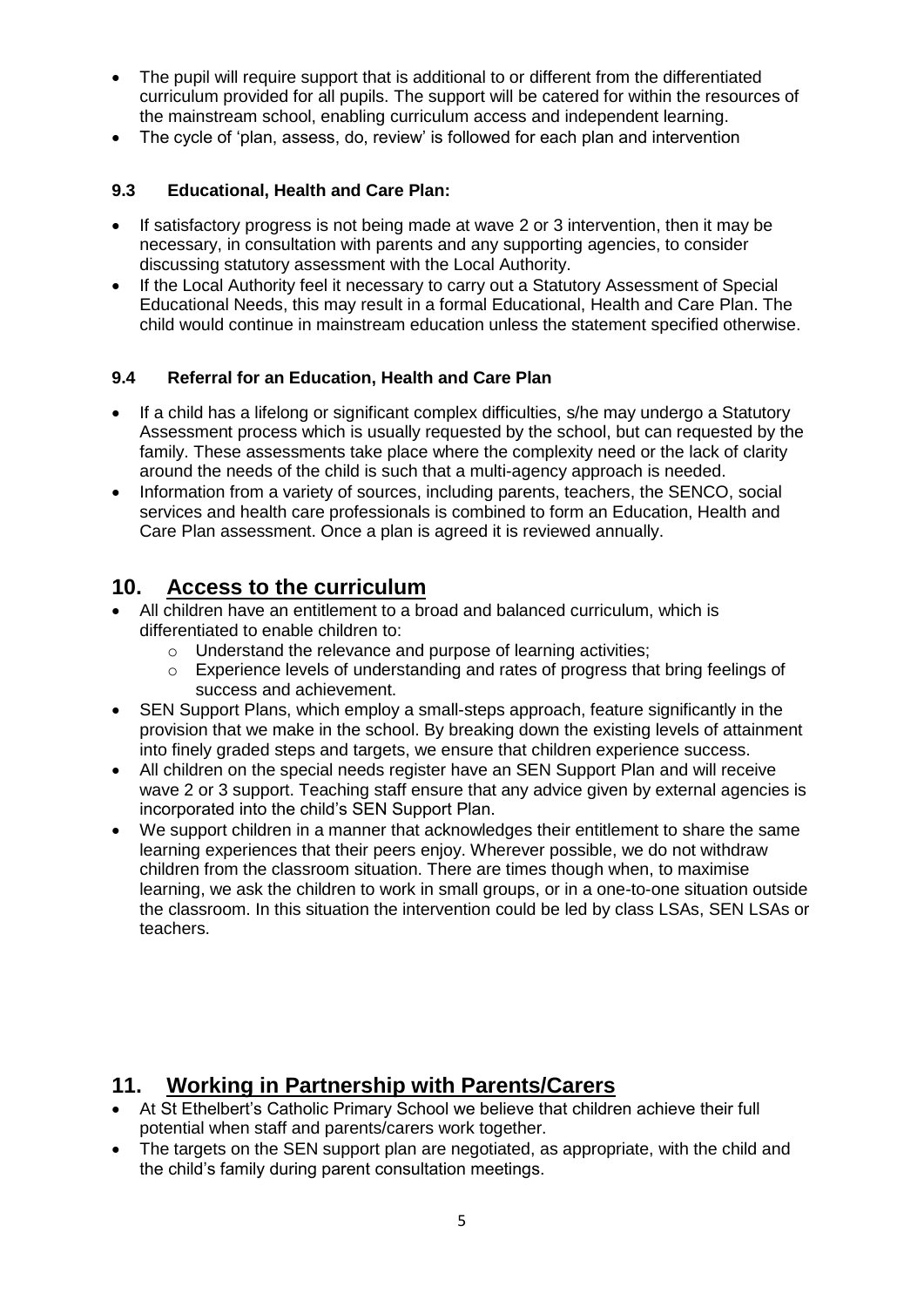- At the beginning of the new term, the teacher, parent and child (where appropriate), will review support plans and in partnership, write new targets.
- Information from outside agencies will be discussed with parents/carers.

#### **WAVE 1**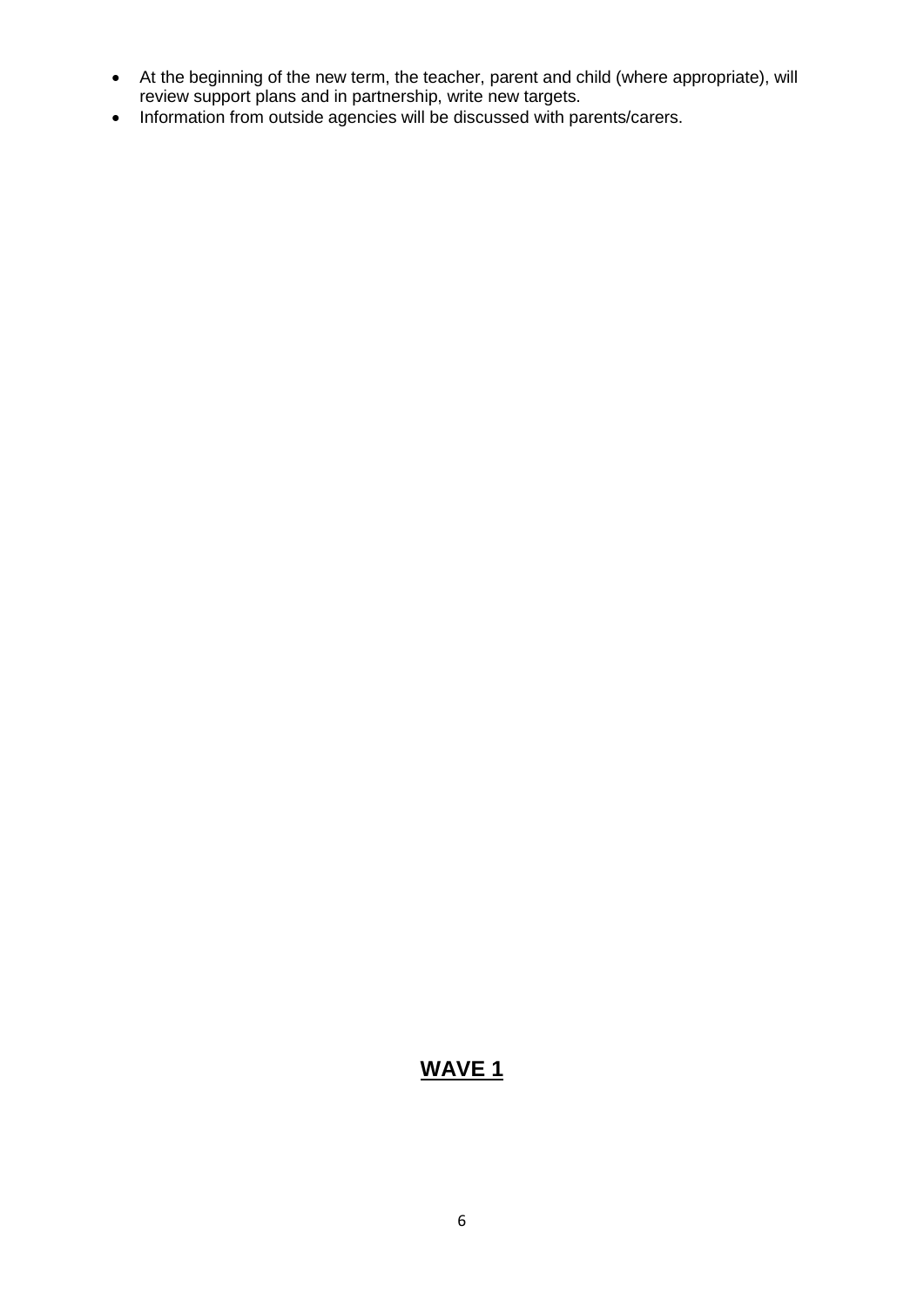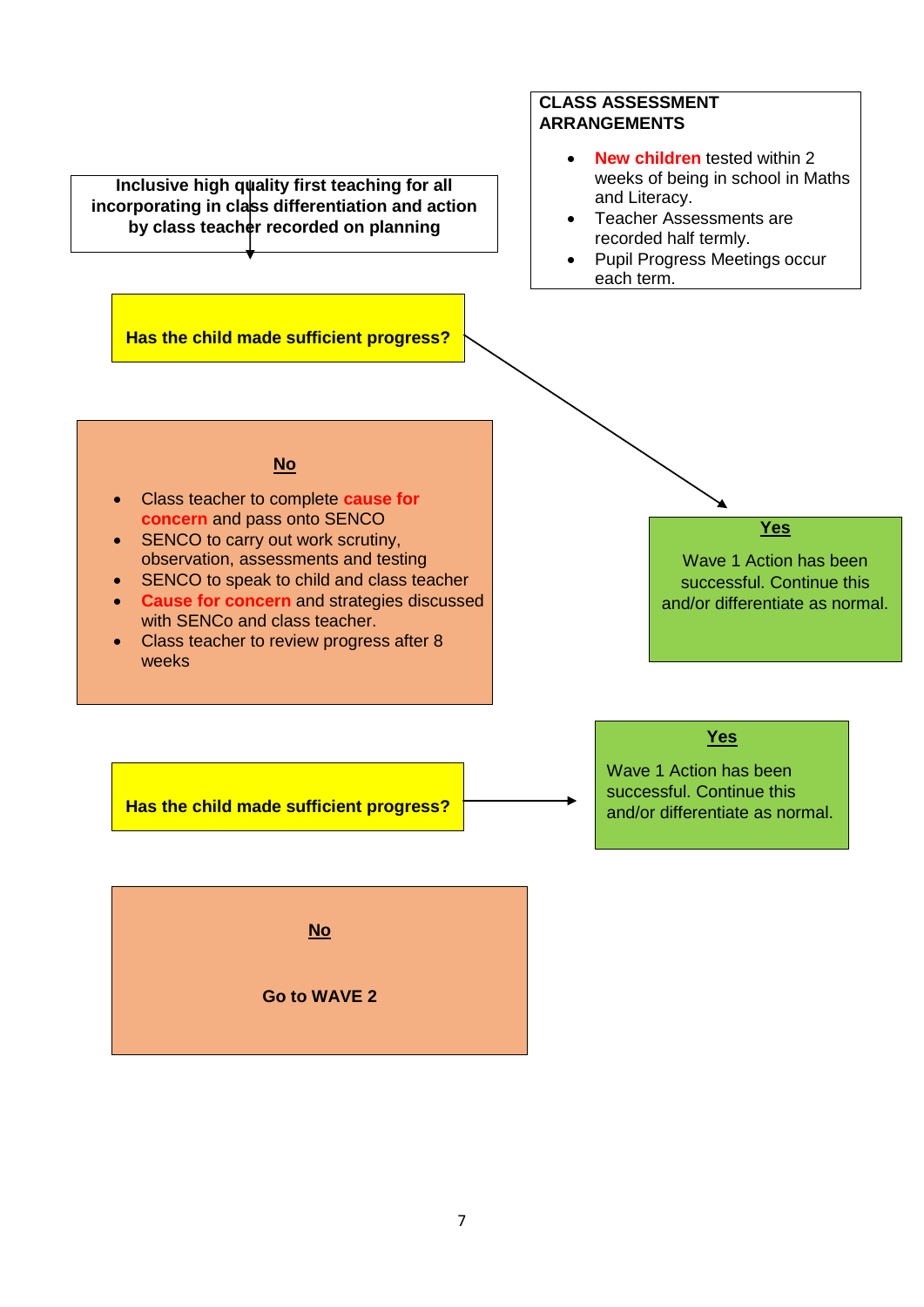**Additional time-limited provisions in the form of evidence based interventions for children who can be expected to 'catch up' with their peers as a result of the intervention.**

**INTERVENTIONS** (interventions and outcomes are recorded on **support plan evidence proforma)**

**ALL** interventions **must be evidence based and have…**

- **a criteria for use** children must be chosen for a valid reason
- **entry and exit testing** to measure impact (see interventions list)

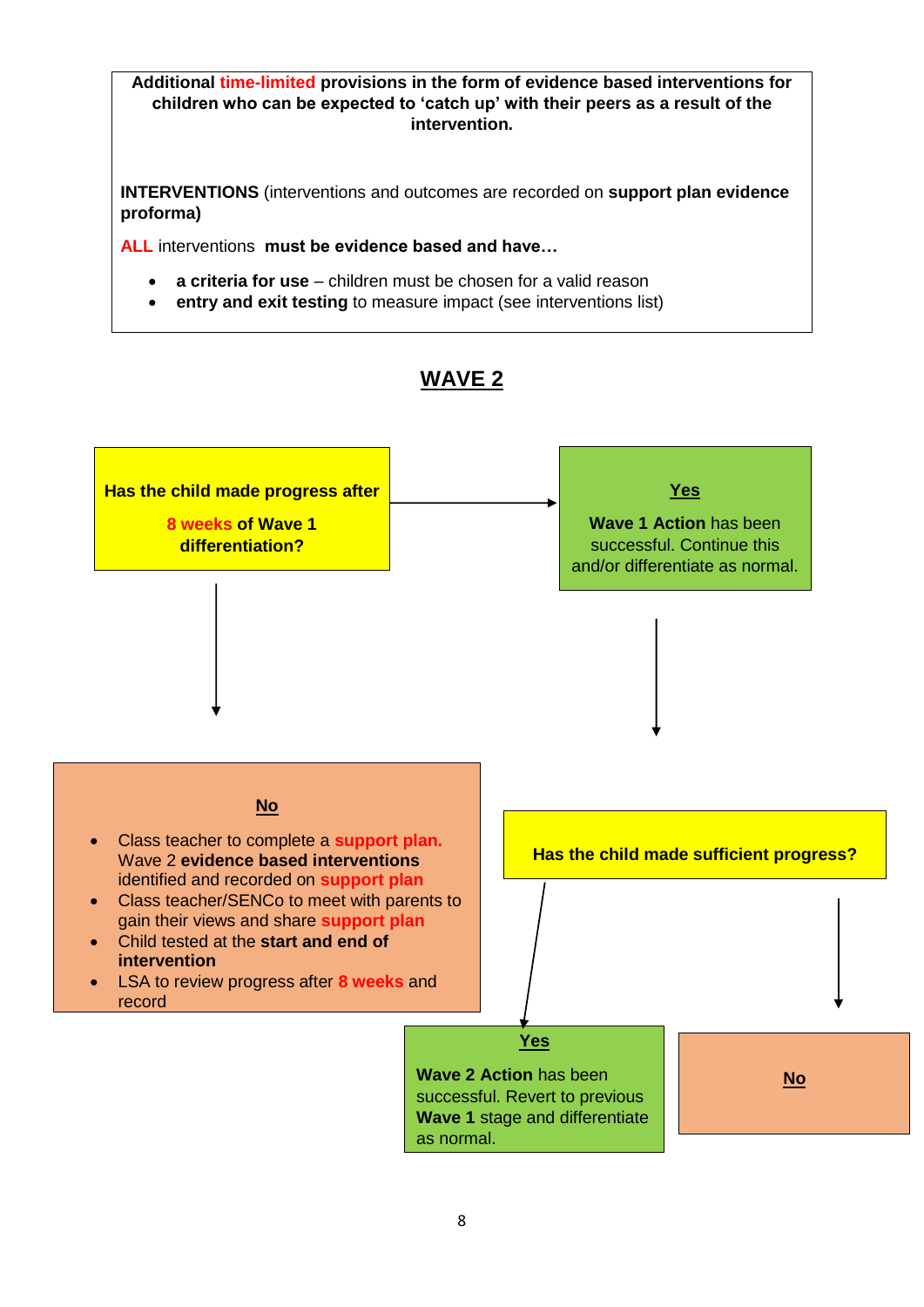

**OR**

#### **WAVE 3**

**Additional, highly personalised, targeted interventions for children who have significant barriers to learning and/or are working well below age-related expectations. They are designed to help to close the gap between the child and their peers. The child may also be accessing support at Wave 2.**

Children at **Wave 3** will have support or advice from **outside agencies.**

Some children at **Wave 3** will have a **Statement of Special Educational Needs/Education, Health and Care Plan**

- Class teacher and SENCo to liaise with **parent** and complete a referral to outside agencies detailing prior attempts to reduce or remove barriers to learning and their outcomes.
- Outside agency will observe in class, carry out testing and meet with **parents**, SENCo and class teacher.
- Agency will then compile a **report** giving advice for next steps.
- The recommendations in the report will be used by the **class teacher** to draw up targets on a **support plan** to be shared and discussed with **parents**. The plan will be checked and signed off by the **SENCo.**

#### **Support Plans (Wave 3 interventions)**

- 9 agencies to draw up the plan (**3-5 targets**. **Class teacher** will use the Statement, Annual Review and/or reports from outside
- The plan will identify the interventions to be used, entry and exit testing, personnel involved and timings etc.
- **Teacher/SENCo to meet** with **parents** each term to share and discuss the plan
- The plan will then be checked and signed off by the **SENCo** and a copy goes to parents